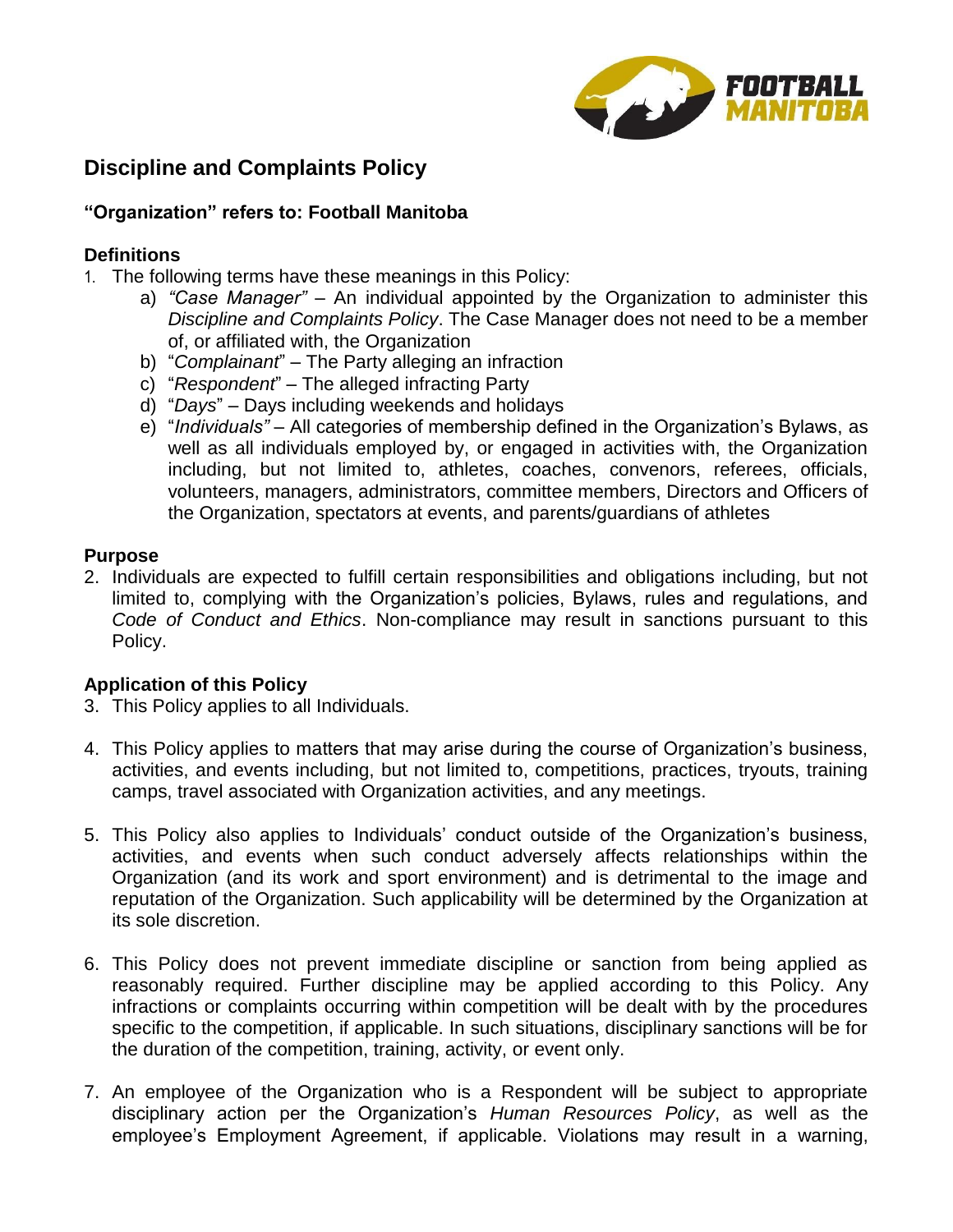reprimand, restrictions, suspension, or other disciplinary actions up to and including termination of employment.

## **Reporting a Complaint**

- 8. Any Individual may report any complaint to the Organization. A complaint must be In Writing and must be filed within fourteen (14) days of the alleged incident.
- 9. A Complainant wishing to file a complaint outside of the fourteen (14) day period must provide a written statement giving reasons for an exemption to this limitation. The decision to accept, or not accept, the complaint outside of the fourteen (14) day period will be at the sole discretion of the Organization. This decision may not be appealed.
- 10.At the Organization's discretion, the Organization may act as the Complainant and initiate the complaint process under the terms of this Policy. In such cases, the Organization will identify an individual to represent the Organization.
- 11.Resignation or lapsing of membership after a complaint is filed does not preclude discipline being pursued under this Policy.

#### **Case Manager**

- 12.Upon the receipt of a complaint, the Organization will appoint a Case Manager to oversee management and administration of complaints submitted in accordance with this Policy. Such appointment is not appealable.
- 13.The Case Manager has a responsibility to:
	- a) Determine whether the complaint is frivolous and/or within the jurisdiction of this **Policy**
	- b) Propose the use of the Organization's *Dispute Resolution Policy*
	- c) Appoint the Discipline Panel, if necessary
	- d) Coordinate all administrative aspects and set timelines
	- e) Provide administrative assistance and logistical support to the Discipline Panel as required
	- f) Provide any other service or support that may be necessary to ensure a fair and timely proceeding

## **Procedures**

14.If the Case Manager determines the complaint is:

- a) Frivolous or outside the jurisdiction of this Policy, the complaint will be dismissed immediately
- b) Not frivolous and within the jurisdiction of this Policy, the Case Manager will notify the Parties that the complaint is accepted and of the applicable next steps
- 15.The Case Manager's decision to accept or dismiss the complaint may not be appealed.
- 16.The Case Manager will establish and adhere to timelines that ensure procedural fairness and that the matter is heard in a timely fashion.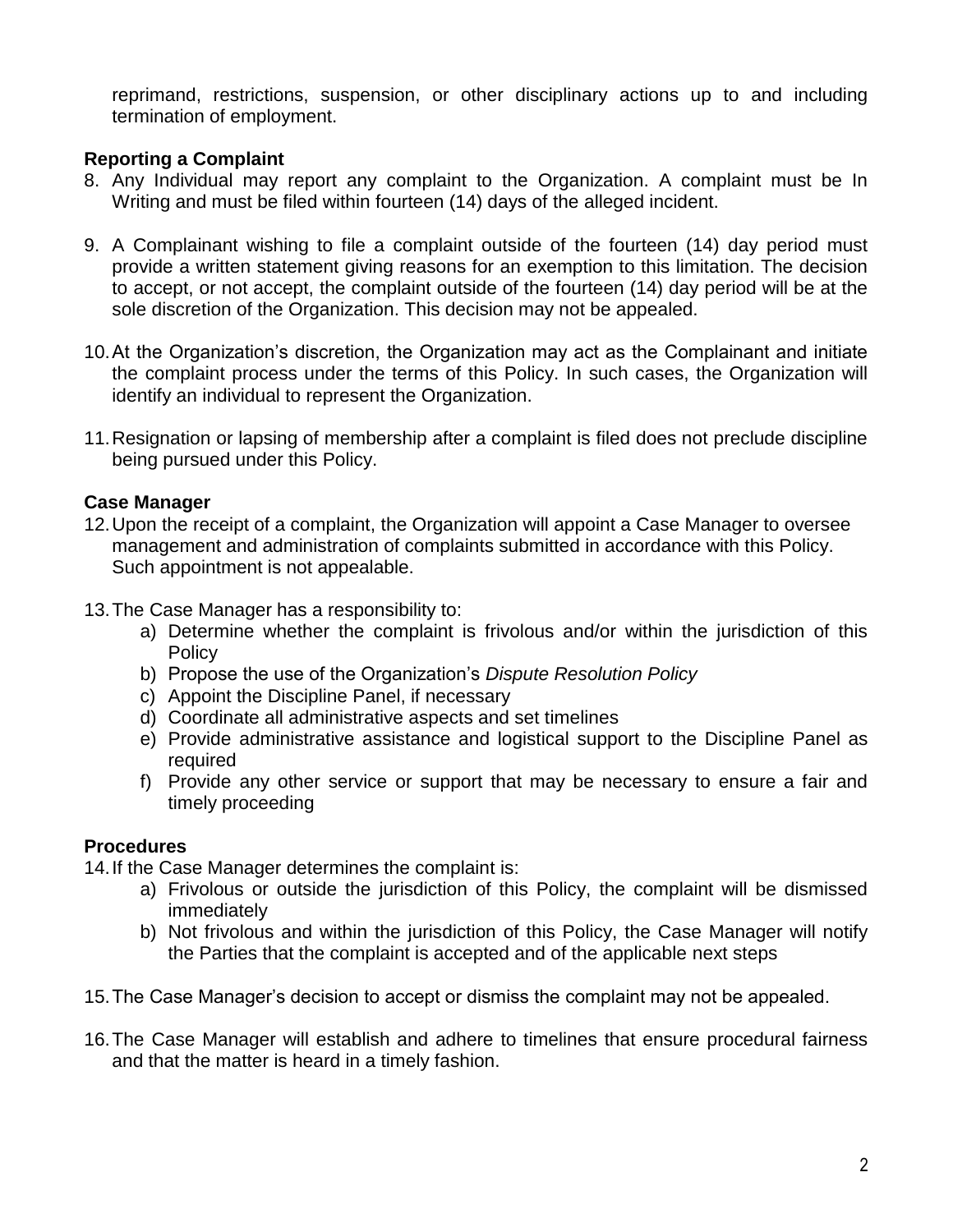- 17.After notifying the Parties that the complaint has been accepted, the Case Manager will first propose using the Organization's *Dispute Resolution Policy* with the objective of resolving the dispute. If the dispute is not resolved or if the parties refuse to use the *Dispute Resolution Policy*, the Case Manager will appoint a Discipline Panel, which shall consist of a single Adjudicator, to hear the complaint. In extraordinary circumstances, and at the discretion of the Case Manager, a Discipline Panel of three persons may be appointed to hear the complaint. In this event, the Case Manager will appoint one of the Discipline Panel's members to serve as the Chair.
- 18.The Case Manager, in cooperation with the Discipline Panel, will then decide the format under which the complaint will be heard. This decision may not be appealed. The format of the hearing, which may involve direct communication with the Parties, an oral in-person hearing, an oral hearing by telephone or other communication medium, a hearing based on a review of documentary evidence submitted in advance of the hearing, or a combination of these methods. The hearing will be governed by the procedures that the Case Manager and the Discipline Panel deem appropriate in the circumstances, provided that:
	- a) The Parties will be given appropriate notice of the day, time, and place of the hearing, in the case of an oral in-person hearing or an oral hearing by telephone or other communication medium
	- b) Copies of any written documents which the parties wish to have the Discipline Panel consider will be provided to all Parties, through the Case Manager, in advance of the hearing
	- c) The Parties may be accompanied by a representative, advisor, or legal counsel at their own expense
	- d) The Discipline Panel may request that any other individual participate and give evidence at the hearing
	- e) The Discipline Panel may allow as evidence at the hearing any oral evidence and document or thing relevant to the subject matter of the complaint, but may exclude such evidence that is unduly repetitious, and shall place such weight on the evidence as it deems appropriate
	- f) The decision will be by a majority vote of the Discipline Panel
- 19.If the Respondent acknowledges the facts of the incident, the Respondent may waive the hearing, in which case the Discipline Panel will determine the appropriate sanction. The Discipline Panel may still hold a hearing for the purpose of determining an appropriate sanction.
- 20.The hearing will proceed in any event, even if a Party chooses not to participate in the hearing.
- 21.If a decision may affect another party to the extent that the other party would have recourse to a complaint or an appeal in its own right, that party will become a Party to the current complaint and will be bound by the decision.
- 22.In fulfilling its duties, the Discipline Panel may obtain independent advice.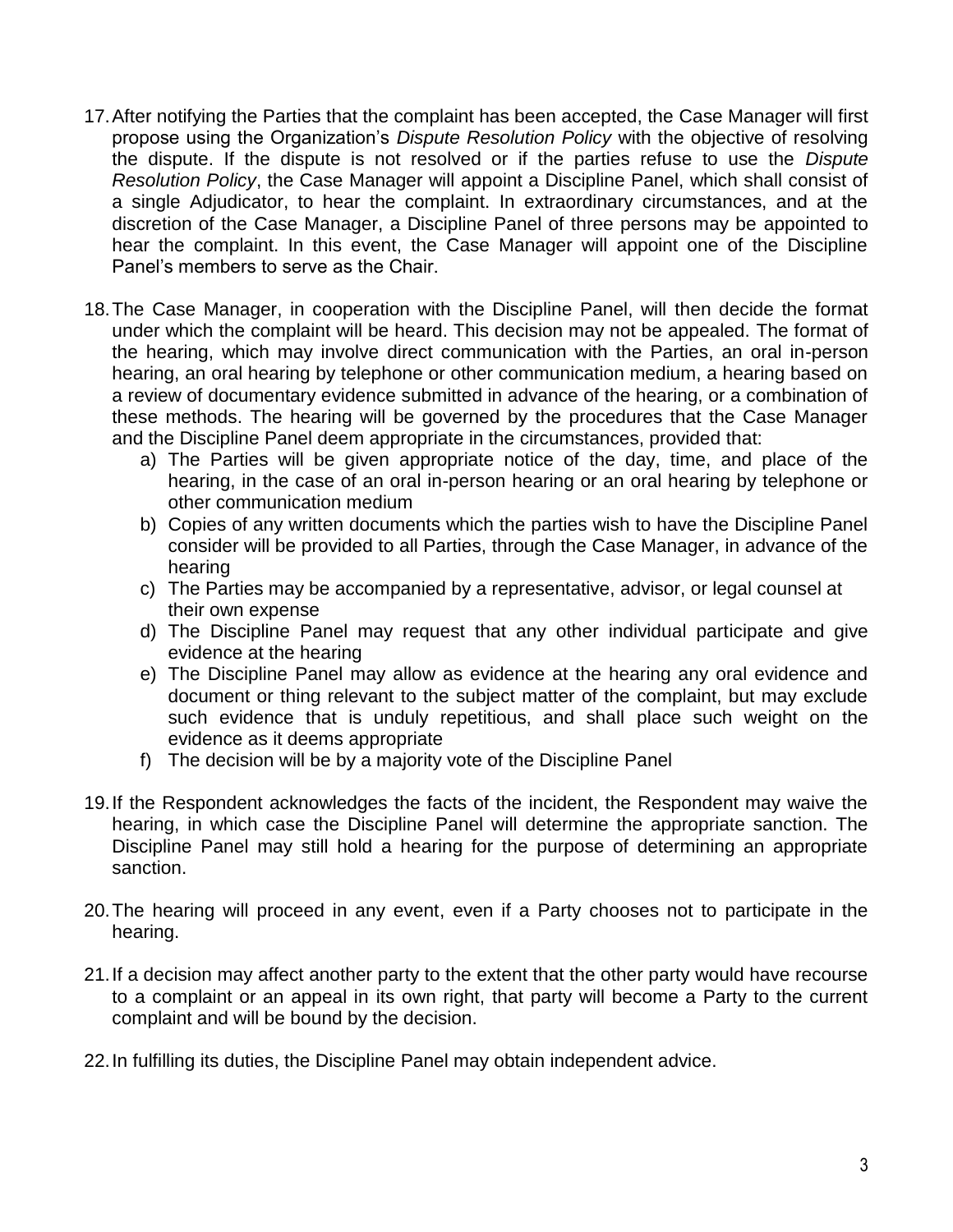## **Decision**

23.After hearing and/or reviewing the matter, the Discipline Panel will determine whether an infraction has occurred and, if so, the sanctions to be imposed. Within fourteen (14) days of the hearing's conclusion, the Discipline Panel's written decision, with reasons, will be distributed to all Parties, the Case Manager, and the Organization. In extraordinary circumstances, the Discipline Panel may first issue a verbal or summary decision soon after the hearing's conclusion, with the full written decision to be issued before the end of the fourteen (14) day period. The decision will be considered a matter of public record unless decided otherwise by the Discipline Panel.

## **Sanctions**

- 24.The Discipline Panel may apply the following disciplinary sanctions, singularly or in combination:
	- a) Verbal or written reprimand
	- b) Verbal or written apology
	- c) Service or other contribution to the Organization
	- d) Removal of certain privileges
	- e) Suspension from certain teams, events, and/or activities
	- f) Suspension from all Organization activities for a designated period of time
	- g) Withholding of prize money or awards
	- h) Payment of the cost of repairs for property damage
	- i) Suspension of funding from the Organization or from other sources
	- j) Expulsion from the Organization
	- k) Any other sanction considered appropriate for the offense
- 25.Unless the Discipline Panel decides otherwise, any disciplinary sanctions will begin immediately, notwithstanding an appeal. Failure to comply with a sanction as determined by the Discipline Panel will result in an automatic suspension until such time as compliance occurs.
- 26.Infractions that result in discipline will be recorded and records will be maintained by the Organization.

## **Suspension Pending a Hearing**

27.The Organization may determine that an alleged incident is of such seriousness as to warrant suspension of an Individual pending completion of a criminal process, the hearing, or a decision of the Discipline Panel.

## **Criminal Convictions**

- 28.An Individual's conviction for a *Criminal Code* offense, as determined by the Organization, will be deemed an infraction under this Policy and will result in expulsion from the Organization. *Criminal Code* offences may include, but are not limited to:
	- a) Any child pornography offences
	- b) Any sexual offences
	- c) Any offence of physical violence
	- d) Any offence of assault
	- e) Any offence involving trafficking of illegal drugs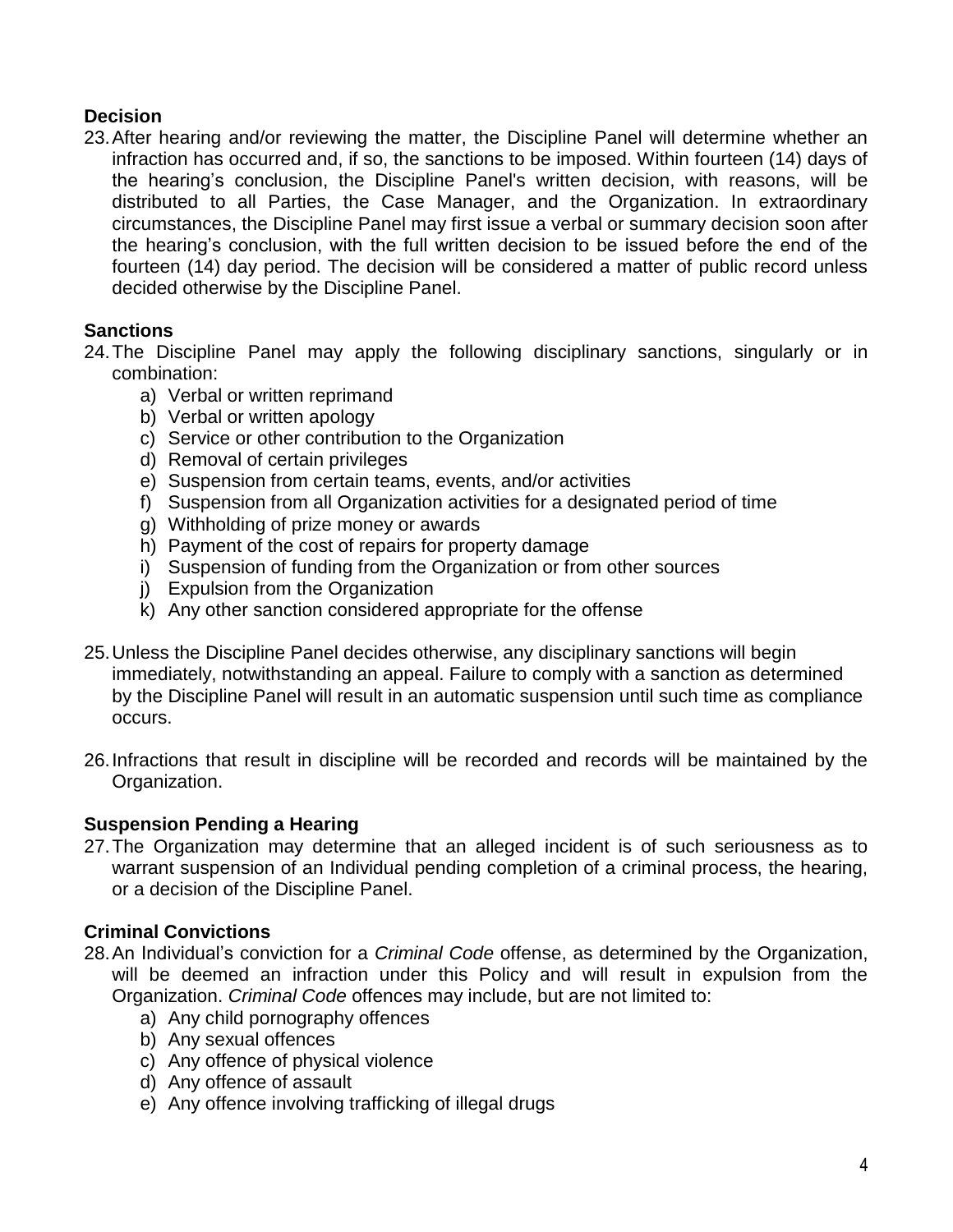## **Confidentiality**

29.The discipline and complaints process is confidential and involves only the Parties, the Case Manager, the Discipline Panel, and any independent advisors to the Discipline Panel. Once initiated and until a decision is released, none of the Parties will disclose confidential information relating to the discipline or complaint to any person not involved in the proceedings.

#### **Timelines**

30.If the circumstances of the complaint are such that adhering to the timelines outlined by this Policy will not allow a timely resolution to the complaint, the Discipline Panel may direct that these timelines be revised.

#### **Records and Distribution of Decisions**

31.Other individuals or organizations, including but not limited to, national sport organizations, provincial sport organizations, sport clubs, etc., may be advised of any decisions rendered in accordance with this Policy.

#### **Appeals Procedure**

32.The decision of the Discipline Panel may be appealed in accordance with the Organization's *Appeal Policy*.

Effective June 2, 2017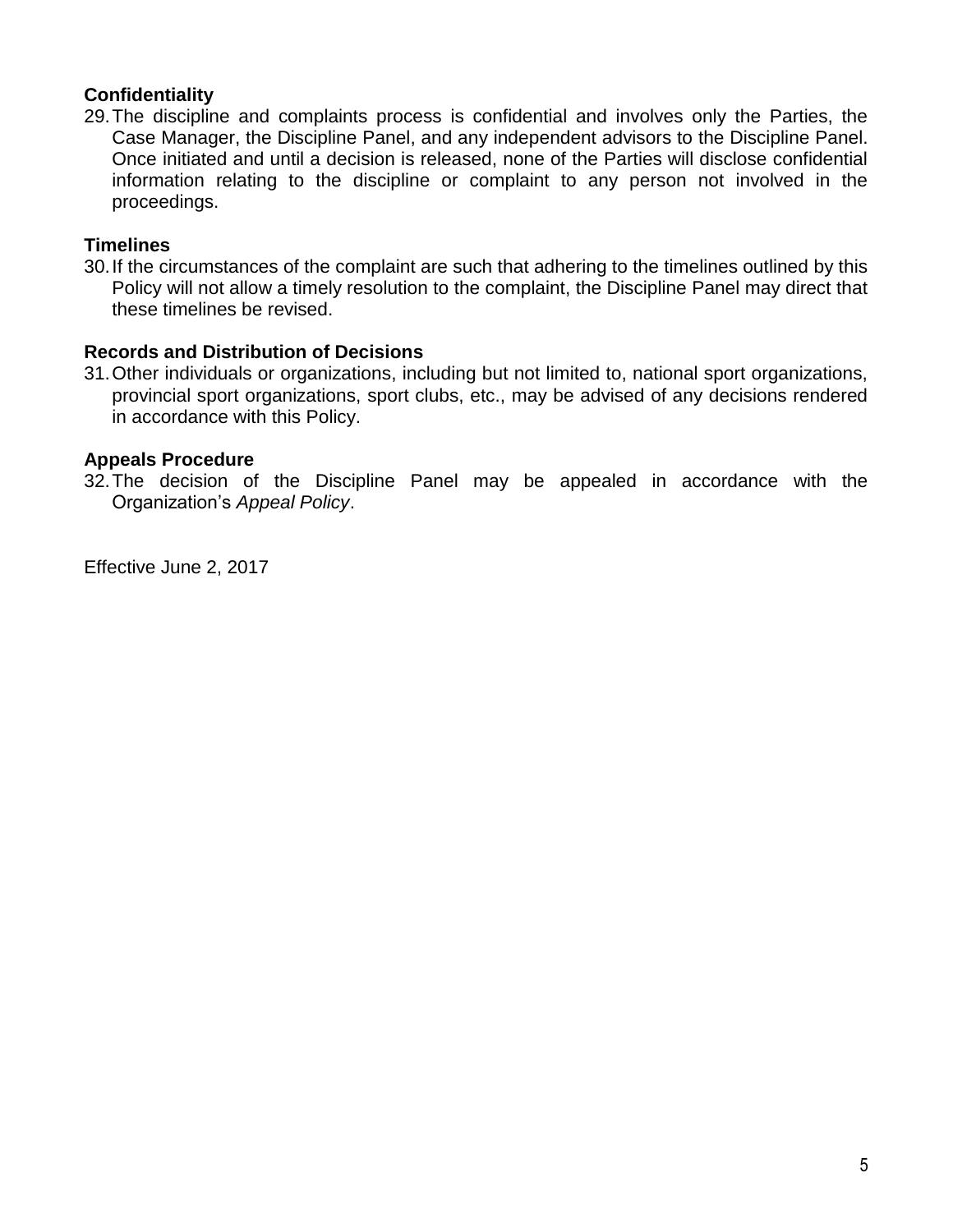# **Dispute Resolution Policy**

## **"Organization" refers to: Football Manitoba**

#### **Definitions**

- 1. The following term has this meaning in this Policy:
	- a) "*Individuals"* All categories of membership defined in the Organization's Bylaws, as well as all individuals employed by, or engaged in activities with, the Organization including, but not limited to, athletes, coaches, convenors, referees, officials, volunteers, managers, administrators, committee members, and Directors and Officers of the Organization

#### **Purpose**

- 2. The Organization supports the principles of Alternate Dispute Resolution (ADR) and is committed to the techniques of negotiation, facilitation, and mediation as effective ways to resolve disputes. Alternate Dispute Resolution also avoids the uncertainty, costs, and other negative effects associated with lengthy appeals or complaints, or with litigation.
- 3. The Organization encourages all Individuals to communicate openly, collaborate, and use problem-solving and negotiation techniques to resolve their differences. The Organization believes that negotiated settlements are usually preferable to outcomes resolved through other dispute resolution techniques. Negotiated resolutions to disputes with and among Individuals are strongly encouraged.

#### **Application of this Policy**

- 4. This Policy applies to all Individuals.
- 5. Opportunities for Alternate Dispute Resolution may be pursued at any point in a dispute when all parties to the dispute agree that such a course of action would be mutually beneficial.

#### **Filing a Dispute**

- 6. Any Individual may file a dispute with the Organization. The dispute must be in writing and signed, and must be filed within fourteen (14) days of the alleged incident or decision. Anonymous disputes may be accepted at the sole discretion of the Organization.
- 7. A dispute filed outside of the fourteen (14) day period must provide a written statement giving reasons for an exemption to this limitation. The decision to accept, or not accept, the dispute outside of the fourteen (14) day period will be at the sole discretion of the Organization. This decision may not be appealed.

#### **Facilitation and Mediation**

- 8. The dispute will first be referred to the Organization's President (or designate) for review, with the objective of resolving the dispute via Alternate Dispute Resolution and/or mediation.
- 9. If all parties to a dispute agree to Alternate Dispute Resolution, a mediator or facilitator, acceptable to all parties, shall be appointed to mediate or facilitate the dispute.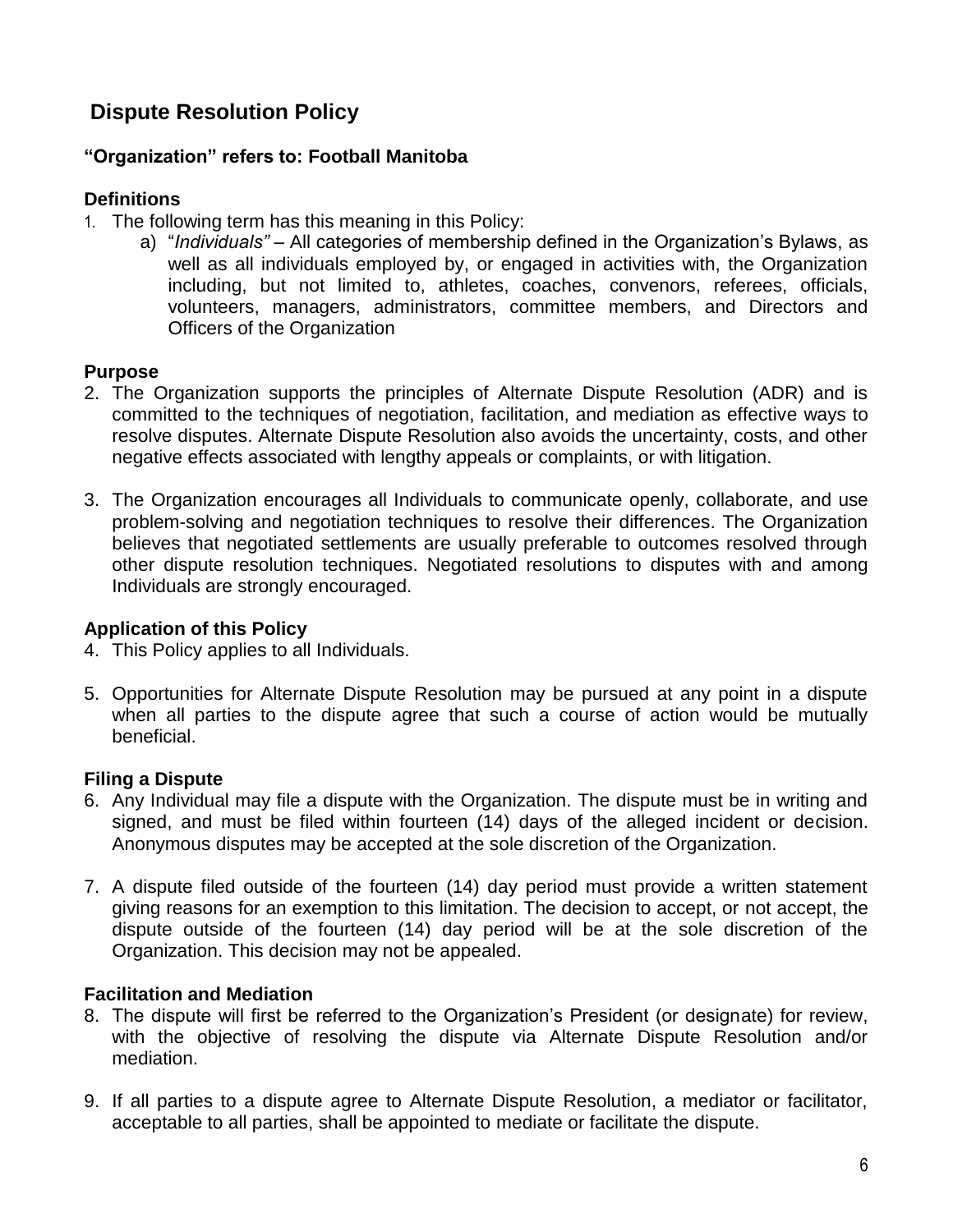- 10.The mediator or facilitator shall decide the format under which the dispute shall be mediated or facilitated, and shall specify a deadline before which the parties must reach a negotiated decision.
- 11.Should a negotiated decision be reached, the decision shall be reported to, and approved by, the Organization. Any actions that are to take place as a result of the decision shall be enacted on the timelines specified by the negotiated decision, pending the Organization's approval.
- 12.Should a negotiated decision not be reached by the deadline specified by the mediator or facilitator at the start of the process, or if the parties to the dispute do not agree to Alternate Dispute Resolution, the dispute shall be considered under the appropriate section of the Organization's *Discipline and Complaints Policy*.
- 13.The costs of mediation and facilitation will be shared equally by the parties.

## **Final and Binding**

- 14.Any negotiated decision will be binding on the parties. Negotiated decisions may not be appealed.
- 15.No action or legal proceeding will be commenced against the Organization or its Individuals in respect of a dispute, unless the Organization has refused or failed to provide or abide by the dispute resolution processes set out in its governing documents.

Effective June 2, 2017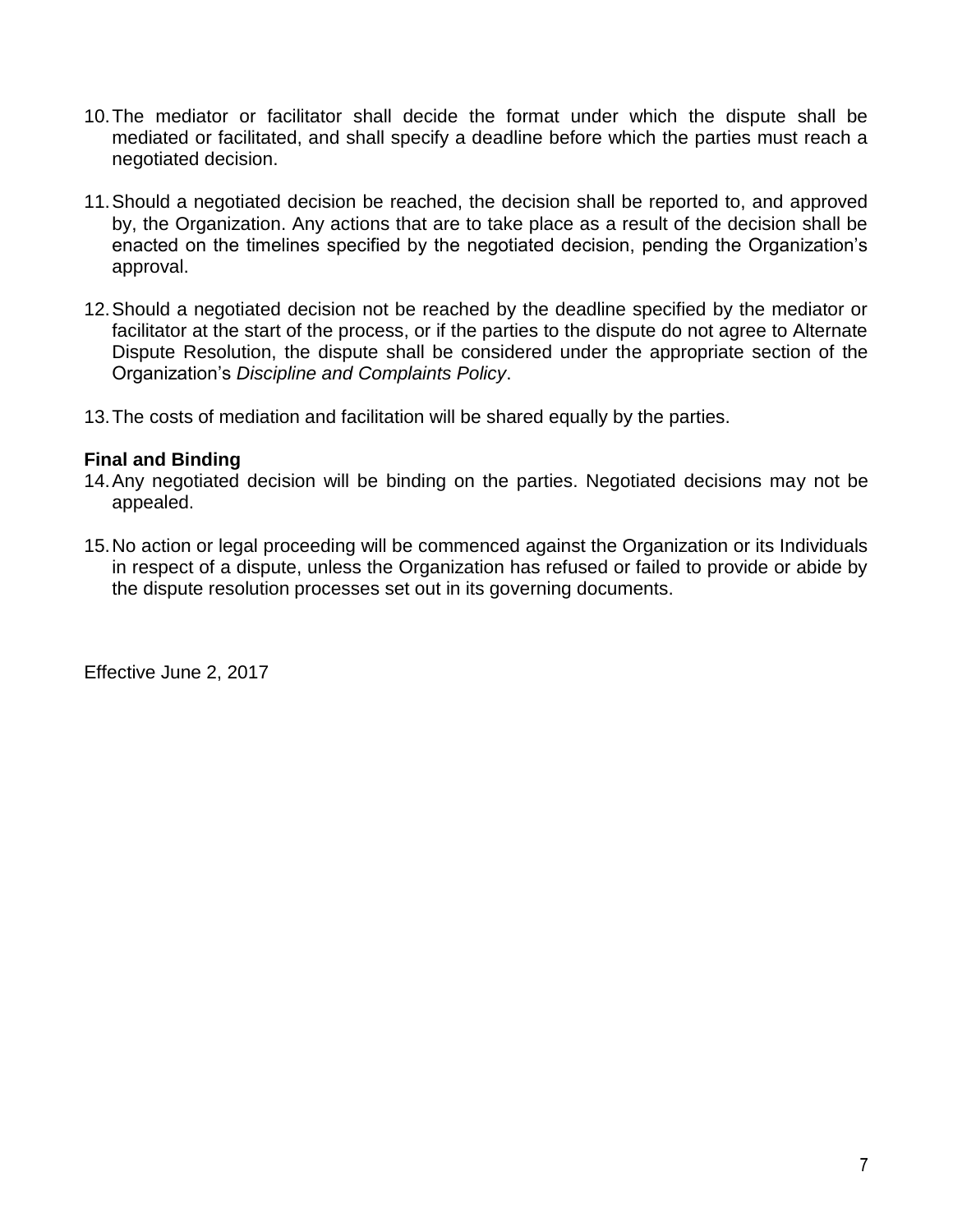# **Appeal Policy**

## **"Organization" refers to: Football Manitoba**

## **Definitions**

- 1. The following terms have these meanings in this Policy:
	- a) "*Appellant*" The Party appealing a decision
	- b) "*Respondent*" The body whose decision is being appealed
	- c) "*Parties*" The Appellant, Respondent, and any other Individuals affected by the appeal
	- d) "*Days*" Days irrespective of weekend and holidays
	- e) "*Individuals"* All categories of membership defined in the Organization's Bylaws, as well as all individuals employed by, or engaged in activities with, the Organization including, but not limited to, athletes, coaches, convenors, referees, officials, volunteers, managers, administrators, committee members, Directors and Officers of the Organization, spectators at events, and parents/guardians of athletes

#### **Purpose**

2. The Organization is committed to providing an environment in which all Individuals involved with the Organization are treated with respect and fairness. The Organization provides Individuals with this *Appeal Policy* to enable fair, affordable, and expedient appeals of certain decisions made by the Organization. Further, some decisions made by the process outlined in the Organization's *Discipline and Complaints Policy* may be appealed under this Policy.

#### **Scope and Application of this Policy**

- 3. This Policy applies to all Individuals. Any Individual who is directly affected by a the Organization decision shall have the right to appeal that decision; provided there are sufficient grounds for the appeal under the 'Grounds for Appeal' section of this Policy.
- 4. This Policy **will apply** to decisions relating to:
	- a) Eligibility
	- b) Selection
	- c) Conflict of Interest
	- d) Discipline
	- e) Membership
- 5. This Policy **will not apply** to decisions relating to:
	- a) Employment
	- b) Infractions for doping offenses
	- c) The rules of the sport
	- d) Selection criteria, quotas, policies, and procedures established by entities other than the Organization
	- e) Substance, content and establishment of team selection criteria
	- f) Volunteer/coach appointments and the withdrawal or termination of those appointments
	- g) Budgeting and budget implementation
	- h) The Organization's operational structure and committee appointments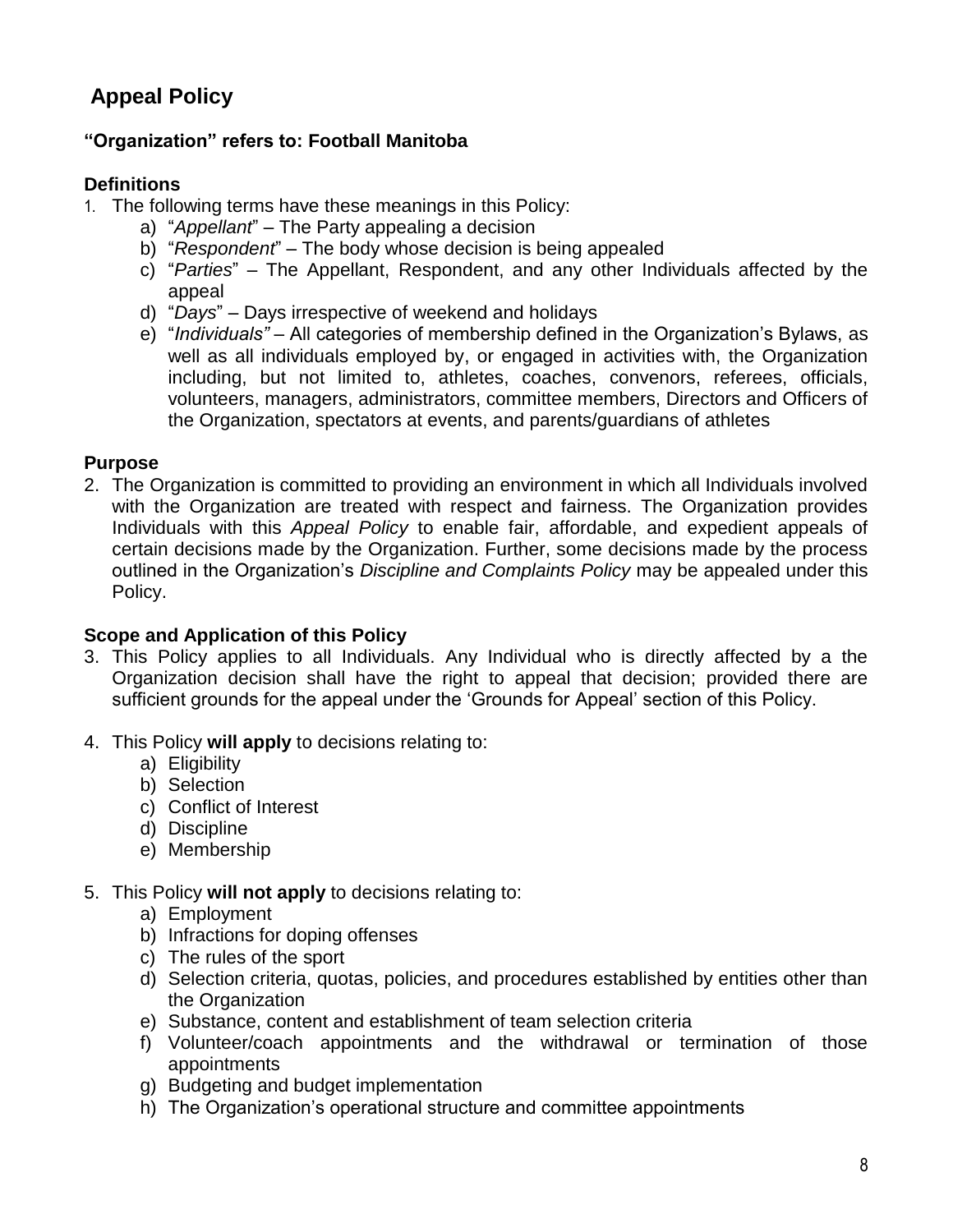- i) Decisions or discipline arising within the business, activities, or events organized by entities other than the Organization (appeals of these decisions shall be dealt with pursuant to the policies of those other entities unless requested and accepted by the Organization at its sole discretion)
- j) Commercial matters for which another appeals process exists under a contract or applicable law
- k) Decisions made under this Policy

## **Timing of Appeal**

- 6. Individuals who wish to appeal a decision have seven (7) days from the date on which they received notice of the decision to submit, in writing to the Organization, the following:
	- a) Notice of the intention to appeal
	- b) Contact information and status of the appellant
	- c) Name of the respondent and any affected parties, when known to the Appellant
	- d) Date the appellant was advised of the decision being appealed
	- e) A copy of the decision being appealed, or description of decision if written document is not available
	- f) Grounds for the appeal
	- g) Detailed reasons for the appeal
	- h) All evidence that supports these grounds
	- i) Requested remedy or remedies
	- j) An administration fee of one hundred dollars (\$100)
- 7. An Individual who wishes to initiate an appeal beyond the seven (7) day period must provide a written request stating the reasons for an exemption. The decision to allow, or not allow, an appeal outside of the seven (7) day period will be at the sole discretion of the Case Manager and may not be appealed.

## **Grounds for Appeal**

- 8. A decision cannot be appealed on its merits alone. An appeal may only be heard if there are sufficient grounds for appeal. Sufficient grounds include the Respondent:
	- a) Made a decision that it did not have the authority or jurisdiction (as set out in the Respondent's governing documents) to make
	- b) Failed to follow its own procedures (as set out in the Respondent's governing documents)
	- c) Made a decision that was influenced by bias (where bias is defined as a lack of neutrality to such an extent that the decision-maker appears not to have considered other views)
	- d) Failed to consider relevant information or took into account irrelevant information in making the decision
	- e) Made a decision that was grossly unreasonable
- 9. The Appellant must demonstrate, on a balance of probabilities, that the Respondent has made a procedural error as described in the 'Grounds for Appeal' section of this Policy and that this error had, or may reasonably have had, a material effect on the decision or decision-maker.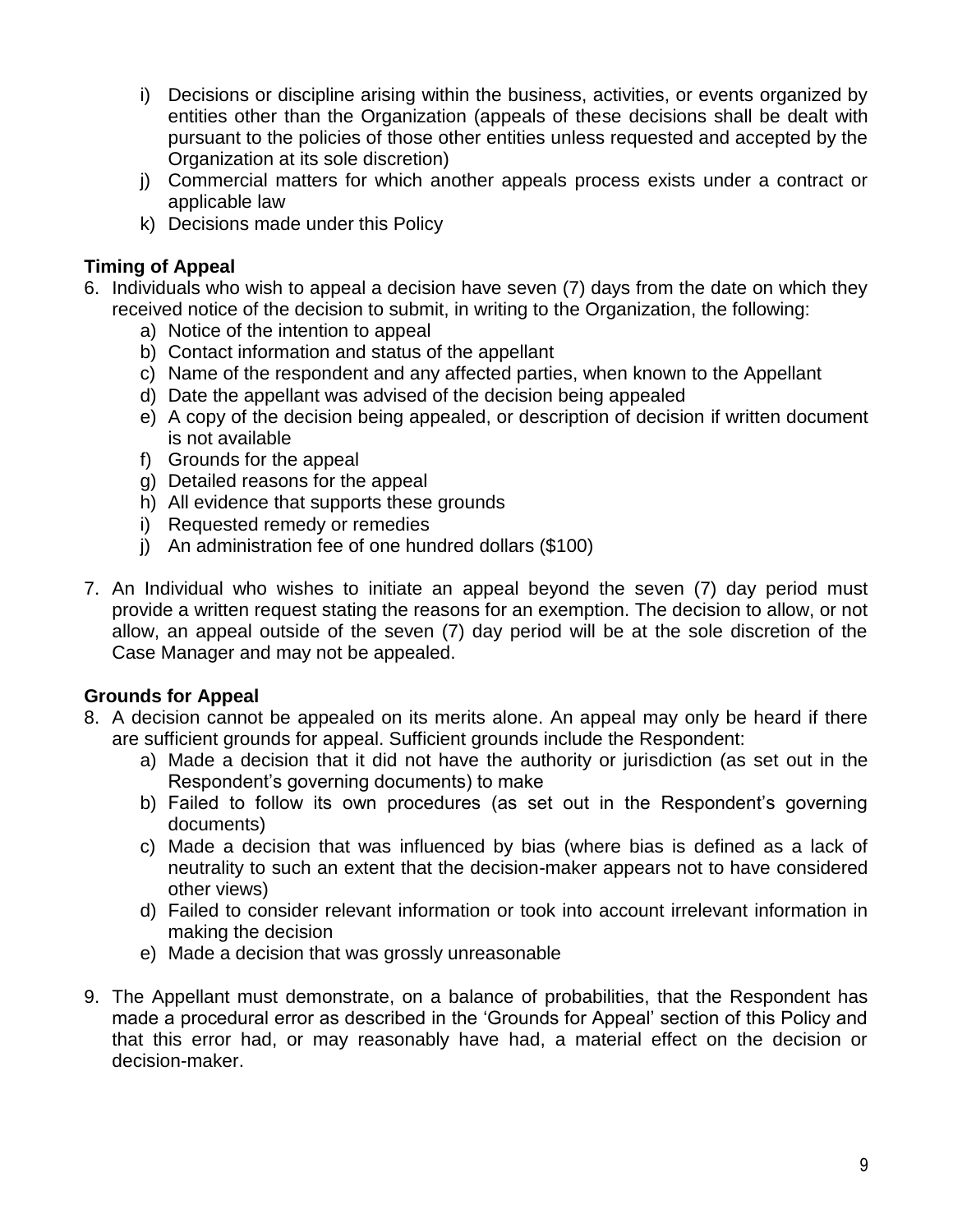## **Screening of Appeal**

- 10.Upon receiving the notice of the appeal, the fee, and all other information (outlined in the 'Timing of Appeal' section of this Policy), the Organization and the Appellant may first determine the appeal to be heard under the Organization's *Dispute Resolution Policy*.
- 11.Appeals resolved by mediation under the Organization's *Dispute Resolution Policy* will cause the administration fee to be refunded to the Appellant.
- 12.Should the appeal not be resolved by using the *Dispute Resolution Policy*, the Organization will appoint an independent Case Manager who has the following responsibilities:
	- a) Determine if the appeal falls under the scope of this Policy
	- b) Determine if the appeal was submitted in a timely manner
	- c) Decide whether there are sufficient grounds for the appeal
- 13.If the appeal is denied on the basis of insufficient ground, because it was not submitted in a timely manner, or because it did not fall under the scope of this Policy, the Appellant will be notified, in writing, of the reasons for this decision. This decision may not be appealed.
- 14.If the Case Manager is satisfied there are sufficient grounds for an appeal, the Case Manager will appoint an Appeals Panel which shall consist of a single Adjudicator, to hear the appeal. In extraordinary circumstances, and at the discretion of the Case Manager, a Panel of three persons may be appointed to hear the appeal. In this event, the Case Manager will appoint one of the Panel's members to serve as the Chair.

#### **Procedure for Appeal Hearing**

- 15.The Case Manager shall notify the Parties that the appeal will be heard. The Case Manager shall then decide the format under which the appeal will be heard. This decision is at the sole discretion of the Case Manager and may not be appealed.
- 16.If a Party chooses not to participate in the hearing, the hearing will proceed in any event.
- 17.The format of the hearing may involve an oral in-person hearing, an oral hearing by telephone or other electronic means, a hearing based on a review of documentary evidence submitted in advance of the hearing, or a combination of these methods. The hearing will be governed by the procedures that the Case Manager and the Panel deem appropriate in the circumstances, provided that:
	- a) The hearing will be held within a timeline determined by the Case Manager
	- b) The Parties will be given reasonable notice of the day, time and place of the hearing
	- c) Copies of any written documents which the parties wish to have the Panel consider will be provided to all Parties in advance of the hearing
	- d) The Parties may be accompanied by a representative, advisor, or legal counsel at their own expense
	- e) The Panel may request that any other individual participate and give evidence at the hearing
	- f) The Panel may allow as evidence at the hearing any oral evidence and document or thing relevant to the subject matter of the appeal, but may exclude such evidence that is unduly repetitious and shall place such weight on the evidence as it deems appropriate